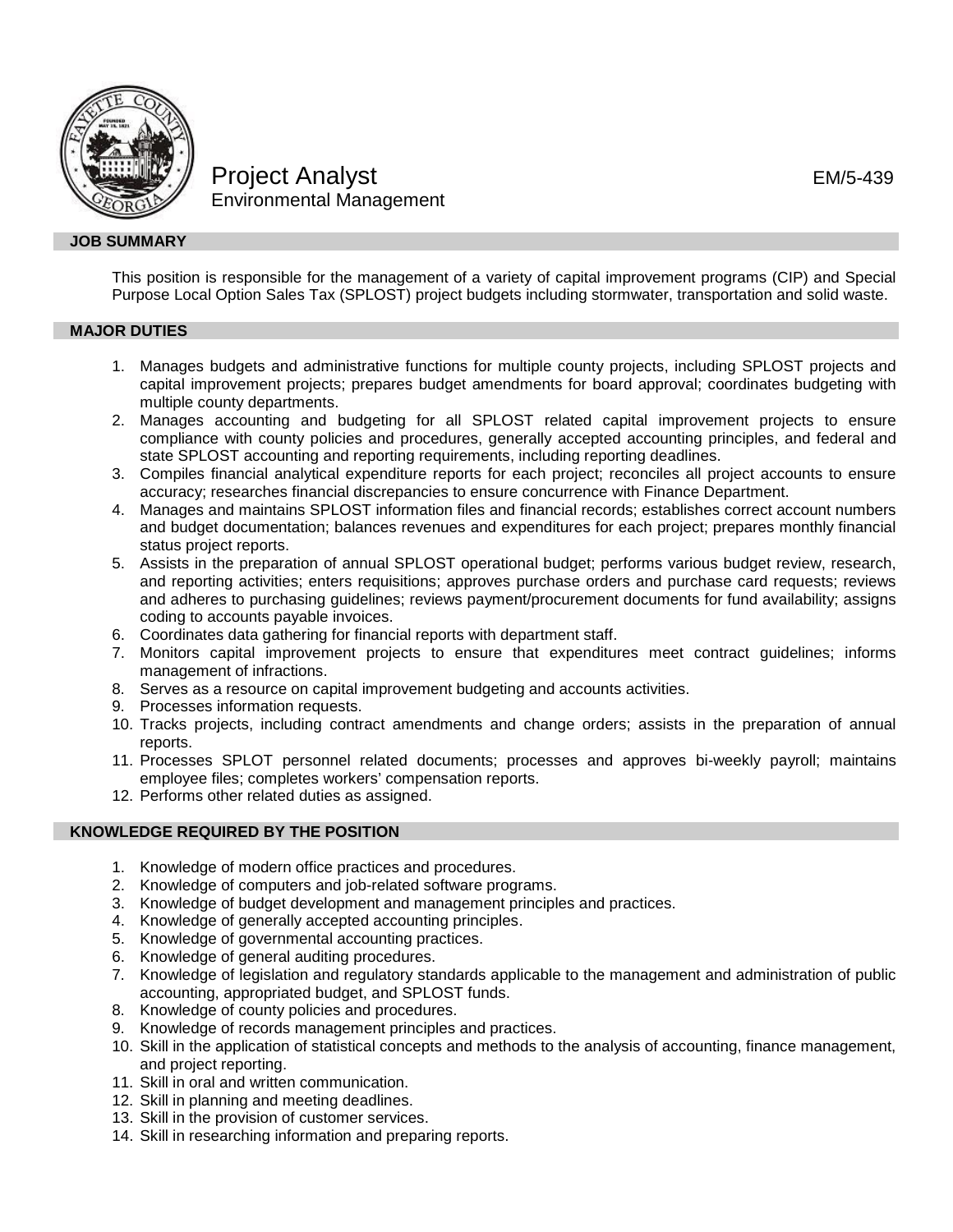## **SUPERVISORY CONTROLS**

The Assistant Environmental Management Director assigns work in terms of very general instructions. The supervisor spot-checks completed work for compliance with procedures and the nature and propriety of the final results.

#### **GUIDELINES**

Guidelines include the Official Code of Georgia – Annotated, Special Purpose Local Option Sales Tax guidelines, open records laws, the county code, and county and department policies and procedures. These guidelines require judgment, selection, and interpretation in application.

#### **COMPLEXITY/SCOPE OF WORK**

- The work consists of financial analysis duties. Strict guidelines and the need for accuracy contribute to the complexity of the position.
- The purpose of this position is to manage project budgets. Success in this position contributes to the accuracy of accounting records and to compliance with relevant laws, ordinances, rules, and regulations.

#### **CONTACTS**

- Contacts are typically with other county personnel, vendors, elected and appointed officials, representatives of outside agencies, and members of the general public.
- Contacts are typically to give or exchange information, to resolve problems, to provide services, or to justify matters.

#### **PHYSICAL DEMANDS/ WORK ENVIRONMENT**

- This work is typically performed while sitting at a desk or table or while intermittently sitting, standing, or stooping. The employee occasionally lifts light and heavy objects.
- The work is typically performed in an office.

## **SUPERVISORY AND MANAGEMENT RESPONSIBILITY**

None.

#### **SPECIAL CERTIFICATIONS AND LICENSES**

• Possession of a valid State of Georgia driver's license (Class C) and a satisfactory Motor Vehicle Record (MVR) in compliance with County Safety and Loss Control Guidelines. Completion of the State of Georgia Department of Transportation Defensive Driving Course and/or Emergency Vehicle Operation Certification within twelve (12) months of employment.

## **ADA COMPLIANCE**

• Fayette County is an Equal Opportunity Employer. ADA requires the County to provide reasonable accommodations to qualified individuals with disabilities. Prospective and current employees are invited to discuss accommodations.

# **HIPAA COMPLIANCE**

• The Health Insurance Portability and Accountability Act of 1996, as amended, requires employees to protect the security of Protected Health Information (PHI) however it is obtained, handled, learned, heard or viewed in the course of their work.

#### **DRUG AND ALCOHOL COMPLIANCE**

• In accordance of Fayette County's Substance Abuse Policy of 1996, as amended, all job applicants offered employment will undergo testing for the presence of illegal drugs and alcohol as a condition of employment. In the course of employment, employees are subject to random, reasonable suspicion, post-accident, and